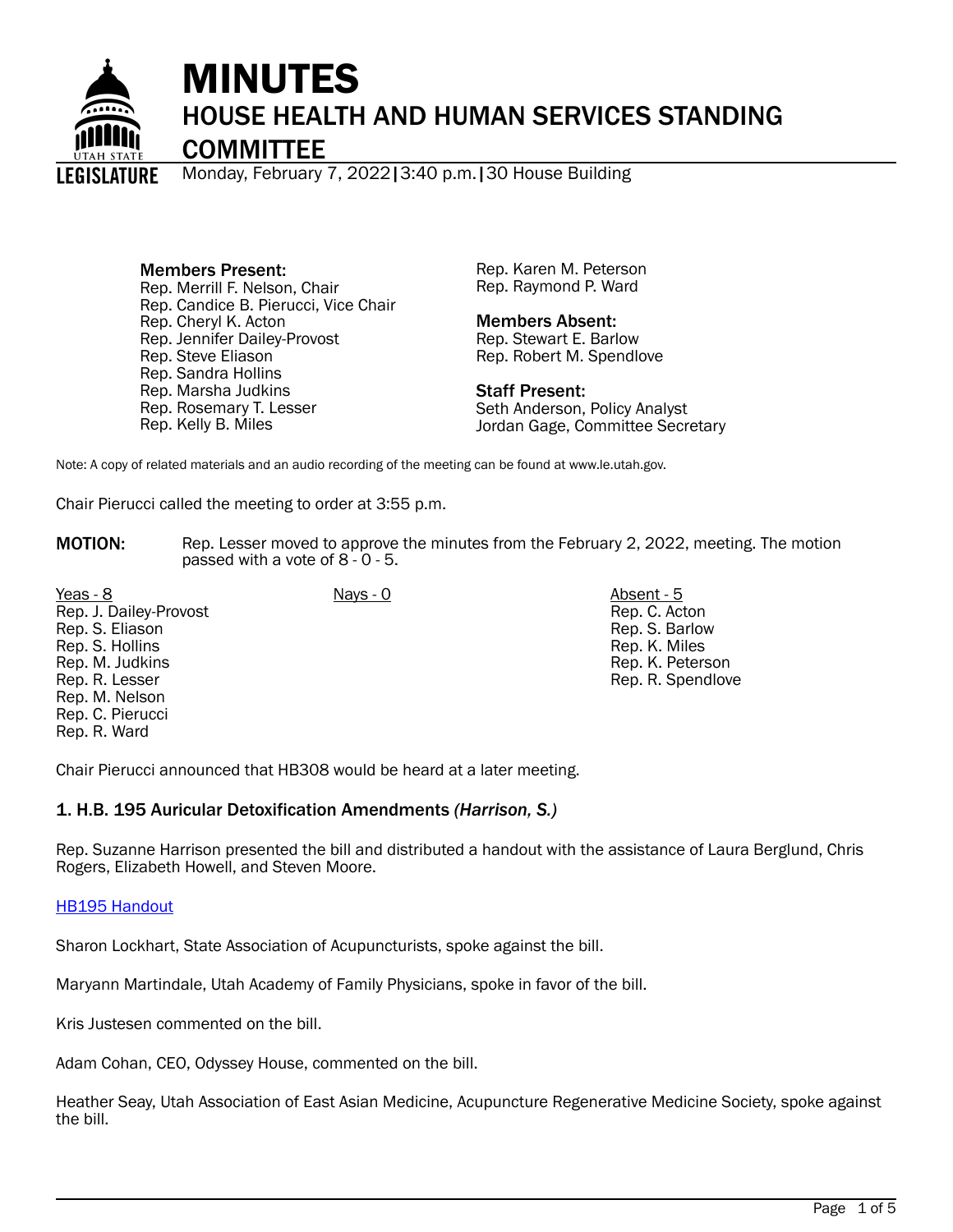# HOUSE HEALTH AND HUMAN SERVICES STANDING COMMITTEE February 7, 2022

**MOTION:** Rep. Dailey-Provost moved to replace H.B. 195 with 1st Substitute H.B. 195. The motion passed with a vote of 10 - 0 - 3.

Yeas - 10 Nays - 0 Absent - 3 Rep. C. Acton Rep. J. Dailey-Provost Rep. S. Eliason Rep. S. Hollins Rep. M. Judkins Rep. R. Lesser Rep. K. Miles Rep. M. Nelson Rep. C. Pierucci Rep. R. Ward

Rep. S. Barlow Rep. K. Peterson Rep. R. Spendlove

**MOTION:** Rep. Ward moved to pass 1st Substitute H.B. 195 out favorably. The motion passed with a vote of 9  $-2 - 2.$ 

Yeas - 9 Nays - 2 Absent - 2 Rep. C. Acton Rep. J. Dailey-Provost Rep. S. Eliason Rep. S. Hollins Rep. M. Judkins Rep. R. Lesser Rep. K. Peterson Rep. C. Pierucci Rep. R. Ward

Rep. K. Miles Rep. M. Nelson Rep. S. Barlow Rep. R. Spendlove

Rep. R. Spendlove

## 2. H.B. 238 State Holiday Modifications *(Hollins, S.)*

Rep. Hollins presented the bill with the assistance of Betty Sawyer, Executive Director, Project Success Coalition.

Tamara Stevenson spoke in favor of the bill.

Justin Martinez spoke in favor of the bill.

Claustina Mahon-Reynolds spoke in favor of the bill.

Robert Burch, Executive Director, Sema Hadithi African American Heritage and Culture Foundation, spoke in favor of the bill.

Rep. R. Ward Rep. S. Barlow

MOTION: Rep. Judkins moved to pass H.B. 238 out favorably. The motion passed with a vote of 10 - 1 - 2.

<u>Yeas - 10</u> Nays - <u>1</u> Nays - <u>1</u> Nays - 1 Absent - 2 Rep. C. Acton Rep. J. Dailey-Provost Rep. S. Eliason Rep. S. Hollins Rep. M. Judkins Rep. R. Lesser Rep. K. Miles Rep. M. Nelson Rep. K. Peterson Rep. C. Pierucci

3. H.B. 266 Trauma-informed Research and Training Grant Program *(Hawkins, J.)*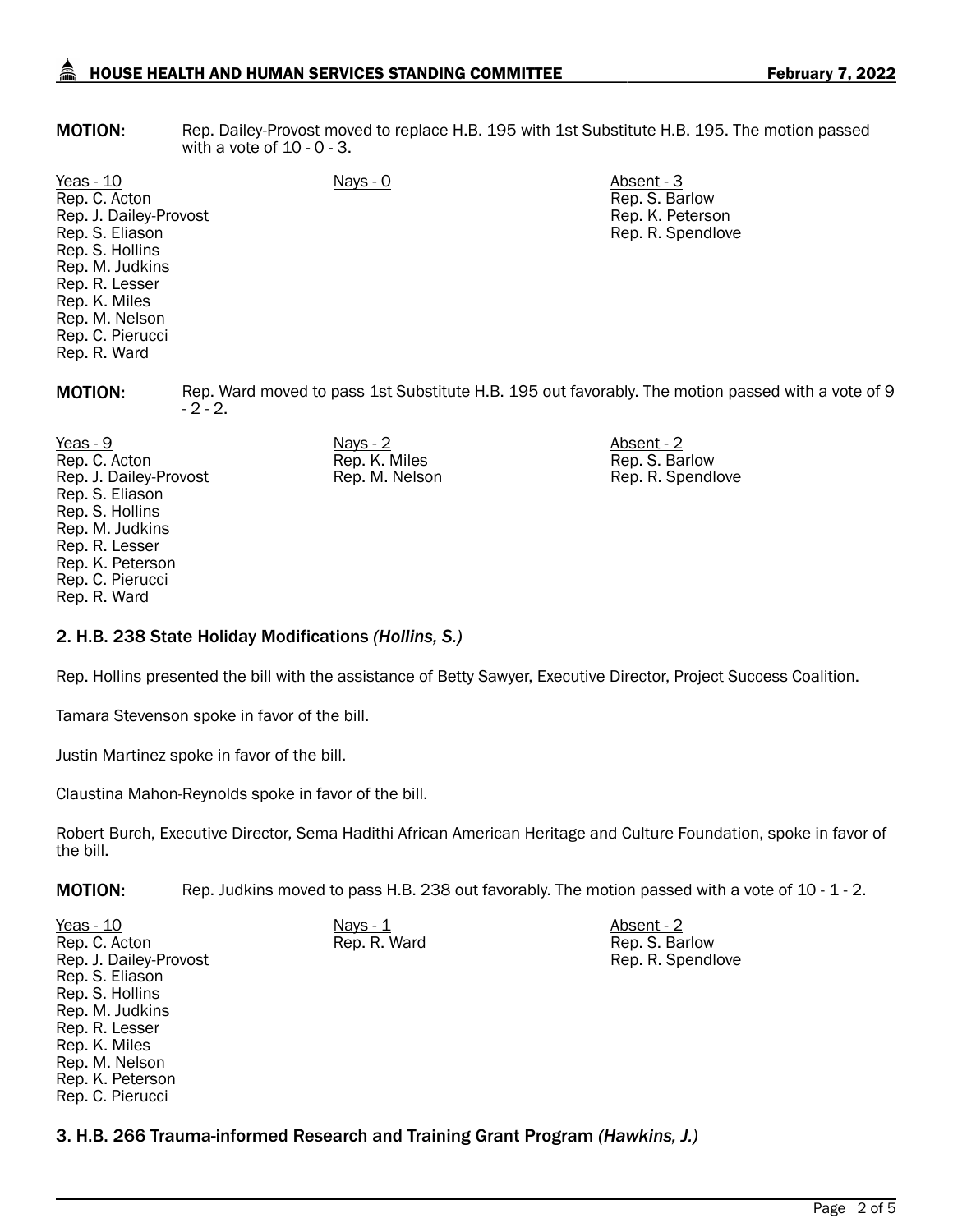Rep. Jon Hawkins presented the bill with the assistance of Kara Patin, Trauma-Informed Utah, and Sarah Shea, Project Manager, Trauma-Informed Utah.

Margaret Rose, Executive Director, YCC Family Crisis Center Ogden, spoke in favor of the bill.

Angel Castillo, YCC Family Crisis Center Ogden, spoke in favor of the bill.

Bill Cosgrove, Utah Chapter American Academy of Pediatrics, spoke in favor of the bill.

**MOTION:** Rep. Dailey-Provost moved to amend H.B. 266 with Amendment #1. The motion passed with a vote of  $11 - 0 - 2$ .

#### Amendment 1 H.B. 266

1 . Page 3, Lines 59 through 61:

- 59 (i) the research described in Subsection (2)(a);<br>60 (ii) the availability and locations of services for
- 60 (ii) the availability and locations of services for trauma-informed { services } organizations in state

communities;

61 and

- 2 . Page 3, Lines 66 through 77:
- 66 (b) A proposal described in Subsection (3)(a) shall:<br>67 (i) describe the social, economic, and workforce be
- 67 (i) describe the social, economic, and workforce benefits of research and prevention of 68 traumatic life experiences: {-and-}
- traumatic life experiences; { and }
- 69 (ii) provide details regarding:<br>70 (A) how the political subdivisi
- (A) how the political subdivision, institution of higher education, or not for profit
- 71 organization plans to implement  $\frac{f_{\text{the}}}{g}$  a program; and
- 72 (B) any plan to use funding sources in addition to a grant awarded under this section 73 for the program $\{\cdot\}$ ; and

 (c) provide any other information the department determines necessary to evaluate the proposal for a grant to implement a program.<br>74 (4) In evaluating

> Rep. S. Barlow Rep. R. Spendlove

 $\frac{74}{74}$  (4) In evaluating a proposal under Subsection (3) to determine the grant award under  $\frac{75}{75}$  this section, the department shall consider:

- this section, the department shall consider:
- 76 (a) how the political subdivision, institution of higher education, or not for profit<br>77 organization will ensure effective administration of <del>(the )</del> a program:
- organization will ensure effective administration of  $\{\frac{f}{f}$  a program;

Yeas - 11 Nays - 0 Nays - 0 Absent - 2 Rep. C. Acton Rep. J. Dailey-Provost Rep. S. Eliason Rep. S. Hollins Rep. M. Judkins Rep. R. Lesser Rep. K. Miles Rep. M. Nelson Rep. K. Peterson Rep. C. Pierucci Rep. R. Ward

MOTION: Rep. Eliason moved to pass H.B. 266 out favorably. The motion passed with a vote of 10 - 1 - 2.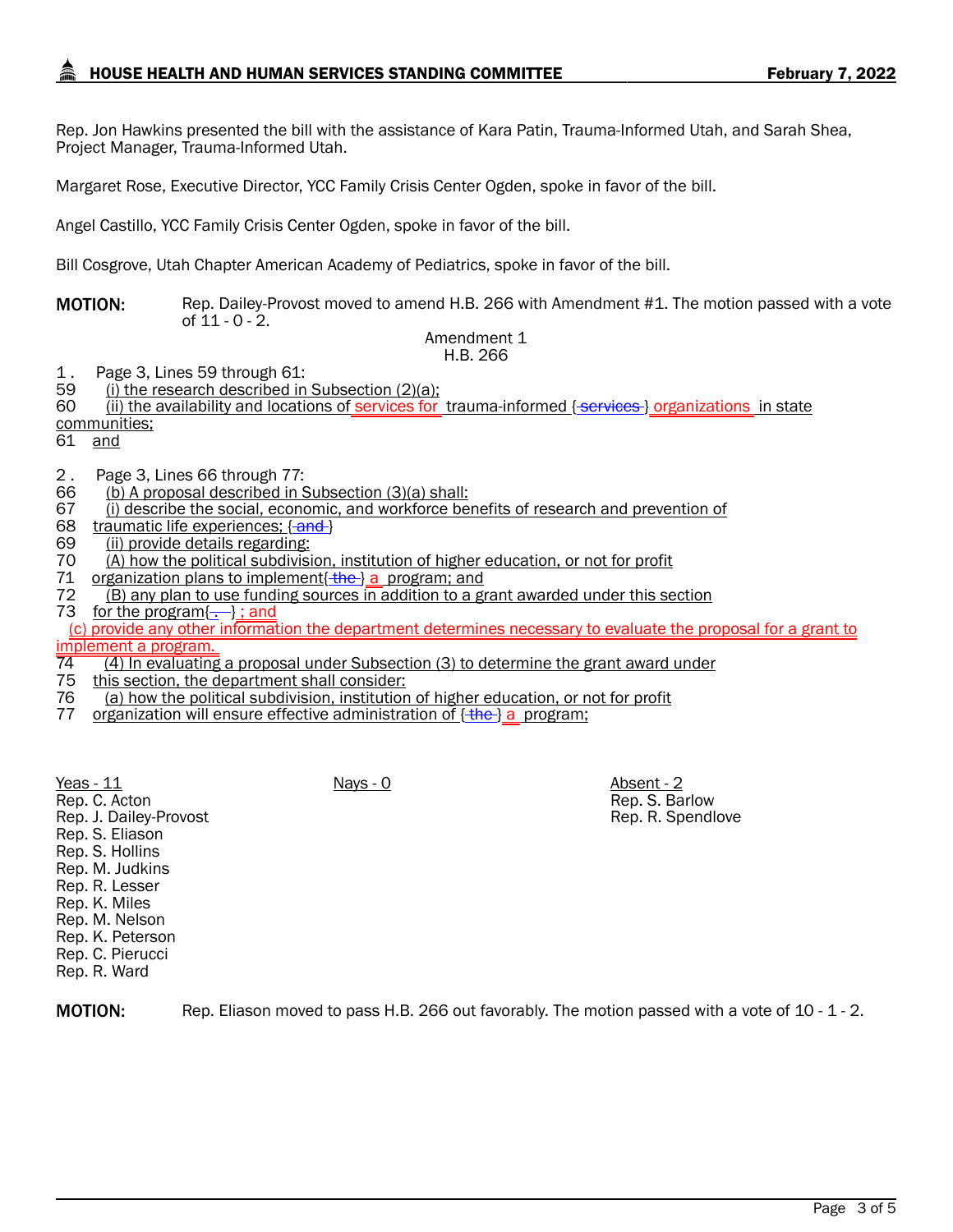<u>Yeas - 10</u> Nays - <u>1</u> Nays - <u>1</u> Nays - 1 Absent - 2 Rep. C. Acton Rep. J. Dailey-Provost Rep. S. Eliason Rep. S. Hollins Rep. M. Judkins Rep. R. Lesser Rep. K. Miles Rep. M. Nelson Rep. K. Peterson Rep. C. Pierucci

Rep. R. Ward Rep. S. Barlow Rep. R. Spendlove

> Rep. S. Barlow Rep. R. Spendlove

# 4. H.B. 236 Behavioral Health Amendments *(Eliason, S.)*

Rep. Eliason presented the bill.

Adam Cohan, CEO, Odyssey House, spoke in favor of the bill.

Kim Myers, Assistant Director, Division of Substance Abuse and Mental Health, Department of Human Services, commented on the bill.

Taryn Hiatt, American Foundation for Suicide Prevention, spoke in favor of the bill.

Angel Castillo spoke in favor of the bill.

MOTION: Rep. Dailey-Provost moved to pass H.B. 236 out favorably. The motion passed with a vote of 11 - 0 -2.

Yeas - 11 Nays - 0 Nays - 0 Absent - 2 Rep. C. Acton Rep. J. Dailey-Provost Rep. S. Eliason Rep. S. Hollins Rep. M. Judkins Rep. R. Lesser Rep. K. Miles Rep. M. Nelson Rep. K. Peterson Rep. C. Pierucci Rep. R. Ward

## 5. S.B. 41 Behavioral Health Services Amendments *(Kennedy, M.)*

Sen. Michael Kennedy presented the bill.

Mark Brinton, General Counsel and Director of Government Affairs, Utah Medical Association, spoke in favor of the bill.

MOTION: Chair Nelson moved to pass S.B. 41 out favorably. The motion passed with a vote of 11 - 0 - 2.